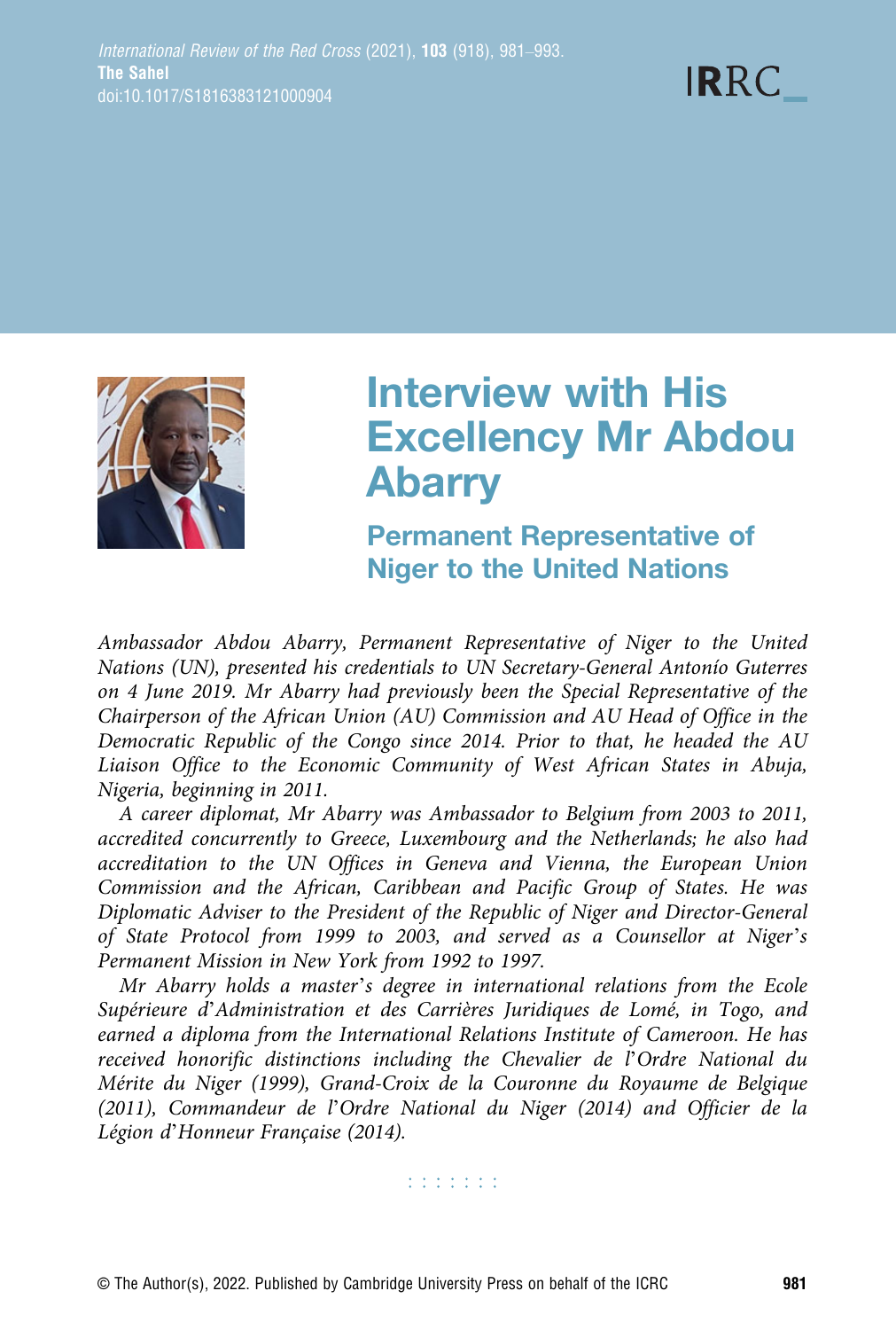By way of introduction, could you elaborate on the role and responsibilities you exercise in the UN Security Council on behalf of your country, Niger, which has been an elected member since January 2020? What are the main topics you have been keen to highlight under this mandate so far? Is there any progress or are there any achievements that you would like to bring to the attention of our readers?

As part of this mandate, which comes nearly forty years after the previous one, Niger is defending and promoting consideration of the challenges faced by developing countries, such as those in the Sahel. More specifically, Niger is highlighting four major challenges that are particularly acute in the Sahel.

First, there is the challenge of peace and security. The Sahel countries are facing multiple security threats, including violent extremism, terrorism and organized crime. These threats are exacerbated by instability in Libya, armed conflicts in Mali and the proliferation of armed groups, armed gangs and weapons throughout West Africa. In fact, the Sahel is now one of the most troubled regions in the world, and one of our main objectives is to draw the attention of the international community in general, and of the Security Council in particular, to this state of affairs.

Second, Niger is drawing the attention of the international community to the impact of these security threats on the development of the Sahel countries. The substantial funding that our countries are having to allocate to the fight against these threats is a precious resource that could be devoted to social and economic sectors such as education, health and agricultural development. The persistence of security threats and the urgency of addressing them mean that these important growth-producing sectors are not receiving the attention we would like to give them, which has implications for the development of our countries.

Third, there is the need to protect women and girls – especially girls. Women and young people make up nearly 52% of our population, and they are major pillars of our development. The security context described above exposes them to many forms of violence and abuse, including armed attacks, sexual violence, hostage-taking and deprivation of the right to education. It is therefore urgent that we provide effective protection for these groups.

Fourth, Niger is helping to raise the international community's awareness of the impact of climate change on peace and security. In particular, we argue that climate change is a source of instability and of security challenges.

The UN Security Council first discussed the effects of climate change and environmental degradation as an unconventional threat to peace and security in 2007. Since then, the subject has been discussed on many occasions, and the president of the Security Council has referred to it in several statements relating to the Sahel. In September 2020, when you held the presidency of the Security Council, Niger organized a ministerial meeting on the humanitarian consequences of environmental degradation, in which International Committee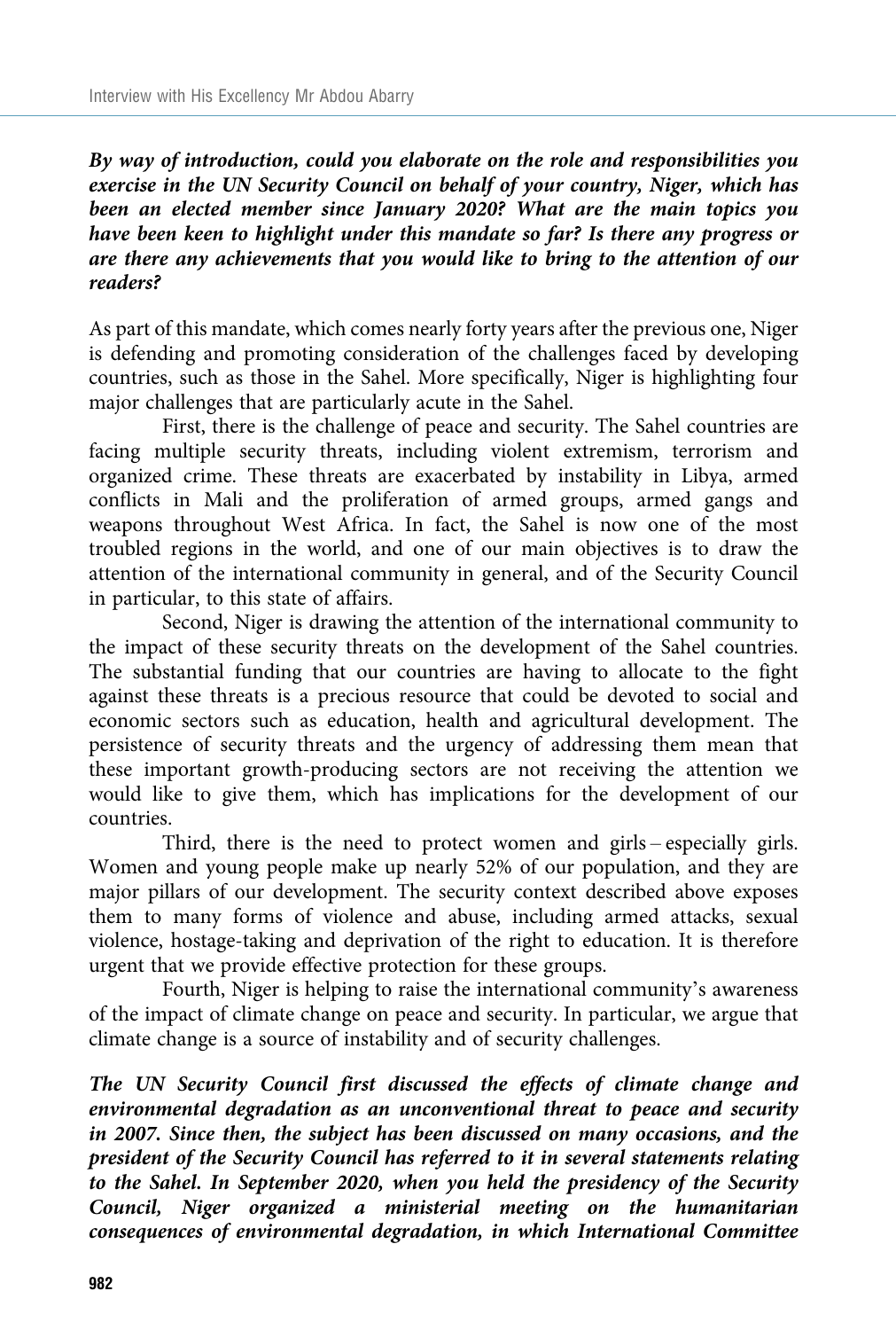## of the Red Cross [ICRC] president Peter Maurer participated. In your opinion, what is the link between climate change and the maintenance of international peace and security, and more specifically, how does this link translate to the Sahel region?<sup>1</sup>

It is no longer possible to deny that climate is affecting development in several regions of the world, exacerbating humanitarian and security crises. In the Sahel, where this is especially the case, climate change has intensified competition for shrinking land, fodder and water resources. This has stoked tensions between herders and farmers, and hampered peacebuilding and development in the region.

The shrinking of Lake Chad and of rivers such as the Niger owing to high temperatures and lack of rain, coupled with a population explosion, is also generating conflicts between farming and herding communities over control of these scarce resources in many countries of the central Sahel, the Central African Republic and the Democratic Republic of the Congo. Terrorists are exploiting the conflict between herders and farmers to perpetrate their atrocities, taking advantage of tensions between populations.

We therefore see a direct link between the management of increasingly scarce natural resources and the question of peace and security. These issues are becoming more acute in the Sahel region, despite many of our partners still being reluctant to recognize the problem. But if there is one thing on which the Security Council agrees, it is that this is a dramatic reality in the Sahel region and the Lake Chad Basin. Numerous recent studies have shown that "climate change and conflict dynamics create a feedback loop in which the impacts of climate change create additional pressures, while conflict undermines the capacity of communities to cope".<sup>2</sup>

Why do you believe it is important for climate change to be on the Security Council agenda as a threat to peace and security within the meaning of the UN Charter? How would you answer the criticisms of those who consider climate change a development matter rather than a security issue, claiming that responsibility for discussing and remedying it lies not with the Security Council but with specialized bodies such as the Intergovernmental Panel on Climate Change or the Conference of the Parties to the United Nations Framework Convention on Climate Change? How does the work of the UN Security Council strengthen this broader institutional framework aimed at combating climate change?

Climate change and land degradation are no longer an exclusively environmental matter. They form part of a broader vision that closely links environmental

<sup>1</sup> See, for example, "Statement by the President of the Security Council", UN Doc. S/PRST/2020/7, 28 July 2020, available at: <https://undocs.org/en/S/PRST/2020/7> (all internet references were accessed in November 2021).

<sup>2</sup> Kalla Ankourao, "Statement by the Minister for Foreign Affairs, Cooperation, African Integration and Nigeriens Abroad of the Niger", UN Doc. S/2020/929, 23 September 2020, Annex 4, available at: <https://undocs.org/S/2020/929>.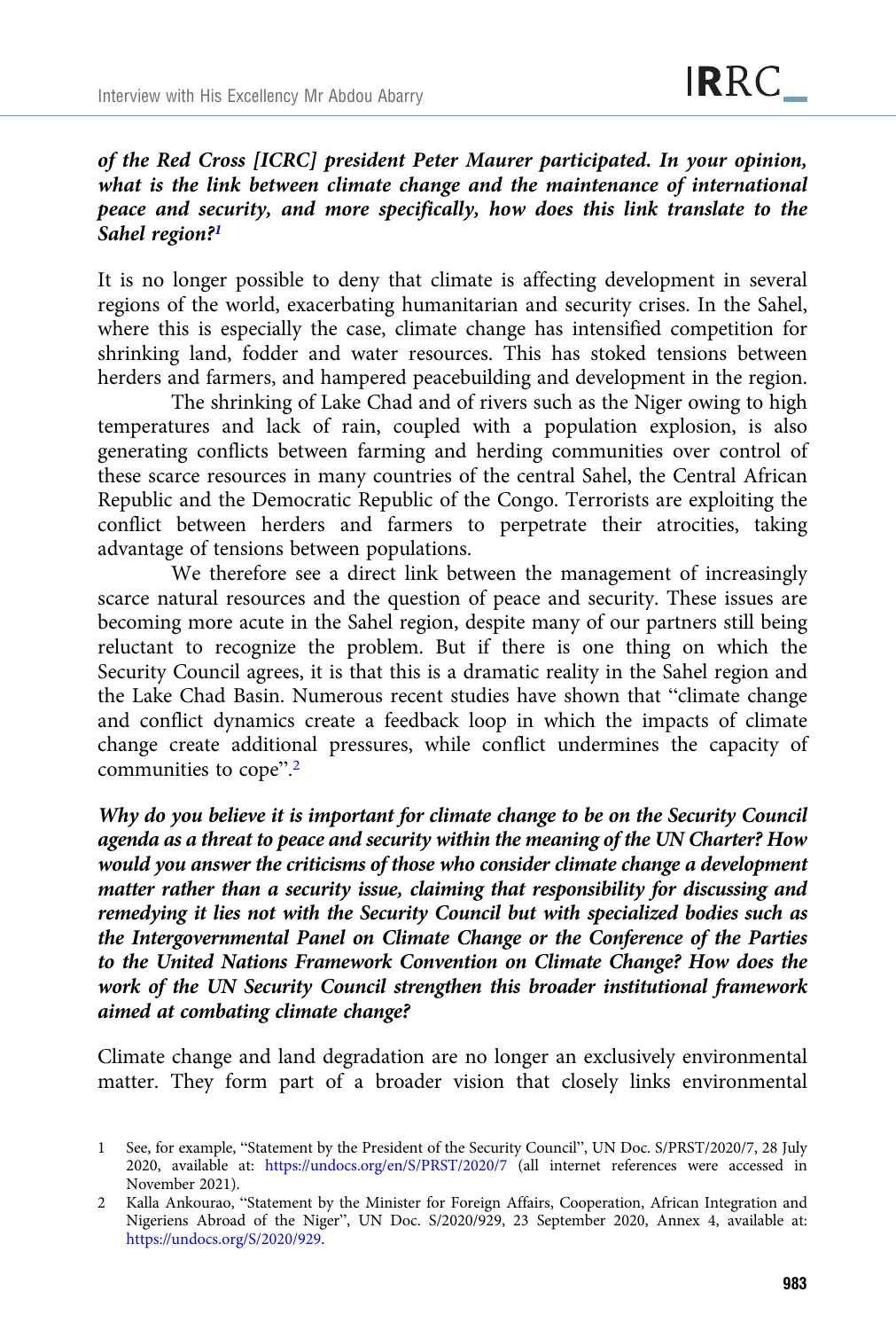objectives with economic and social development objectives, and hence with the common goals of peace, stability and collective security. Climate change is thwarting States' development efforts, forcing us to make a connection between peace and stability on the one hand and climate change on the other. To those who are still slow to reconcile these two realities, I would respond by taking the example of the current COVID-19 pandemic, which is forcing us to change the paradigm. COVID-19 has been declared a threat to international peace and security,<sup>3</sup> despite the existence of the World Health Organization and other entities specialized in health. This pandemic is fundamentally changing the balance of nations and the international community. Climate change is also a pandemic; it is slower, but it is more dangerous because there is no vaccine against it. Just as we did with the COVID-19 pandemic, we must see climate change as a threat to peace and security, and this must not be a divisive issue. We must work even harder to translate our knowledge into concrete policies. It is important to understand the causes, effects and complexity of climate change in order to combat them, because our aim is not simply to manage conflicts: we have a fundamental responsibility to prevent them.

In short, we believe that there is a direct link between climate change and peace and security. We therefore consider it important that the international community in general and the Security Council in particular take ownership of this issue. One of our current projects is to integrate this topic into all of our training modules and peacekeeping operations, so that we can address the consequences of climate change for peace and security while there is still time.

Niger and others have described the intersecting dynamics of conflict and climate change in the Sahel region as a "feedback loop": instability undermines the ability of communities to cope with climate hazards, which in turn exacerbates tensions and thus increases the risk of new conflicts.<sup>4</sup> Can you tell us more about this topic, including the most significant humanitarian effects of climate change in the Sahel and how insecurity and instability are exacerbating them? How can humanitarian action mitigate these effects and reduce security problems in the Sahel?

Our leaders have always endeavoured to highlight the impact of climate change and environmental degradation on food and nutritional security, taking the Sahel as an example. In a region where the vast majority of the population depends on agriculture, the temperature increase of 2°C by 2050 that experts are predicting could, if we are not careful, lead to a 95% increase in the number of

<sup>3</sup> See, for example, UNGA Res. 74/270, "Global Solidarity to Fight the Coronavirus Disease 2019 (COVID-19)", 3 April 2020, available at: <https://undocs.org/en/A/RES/74/270>; UNGA Res. 75/4, "Special Session of the General Assembly in Response to the Coronavirus Disease (COVID-19) Pandemic", 9 November 2020, available at: <https://undocs.org/en/A/RES/75/4>; "Le coronavirus demeure toujours une menace à la paix et à la sécurité internationales", ONU Info, 9 September 2020, available at: [https://news.un.org/](https://news.un.org/fr/story/2020/09/1076812) [fr/story/2020/09/1076812.](https://news.un.org/fr/story/2020/09/1076812)

<sup>4</sup> K. Ankourao, above note 2.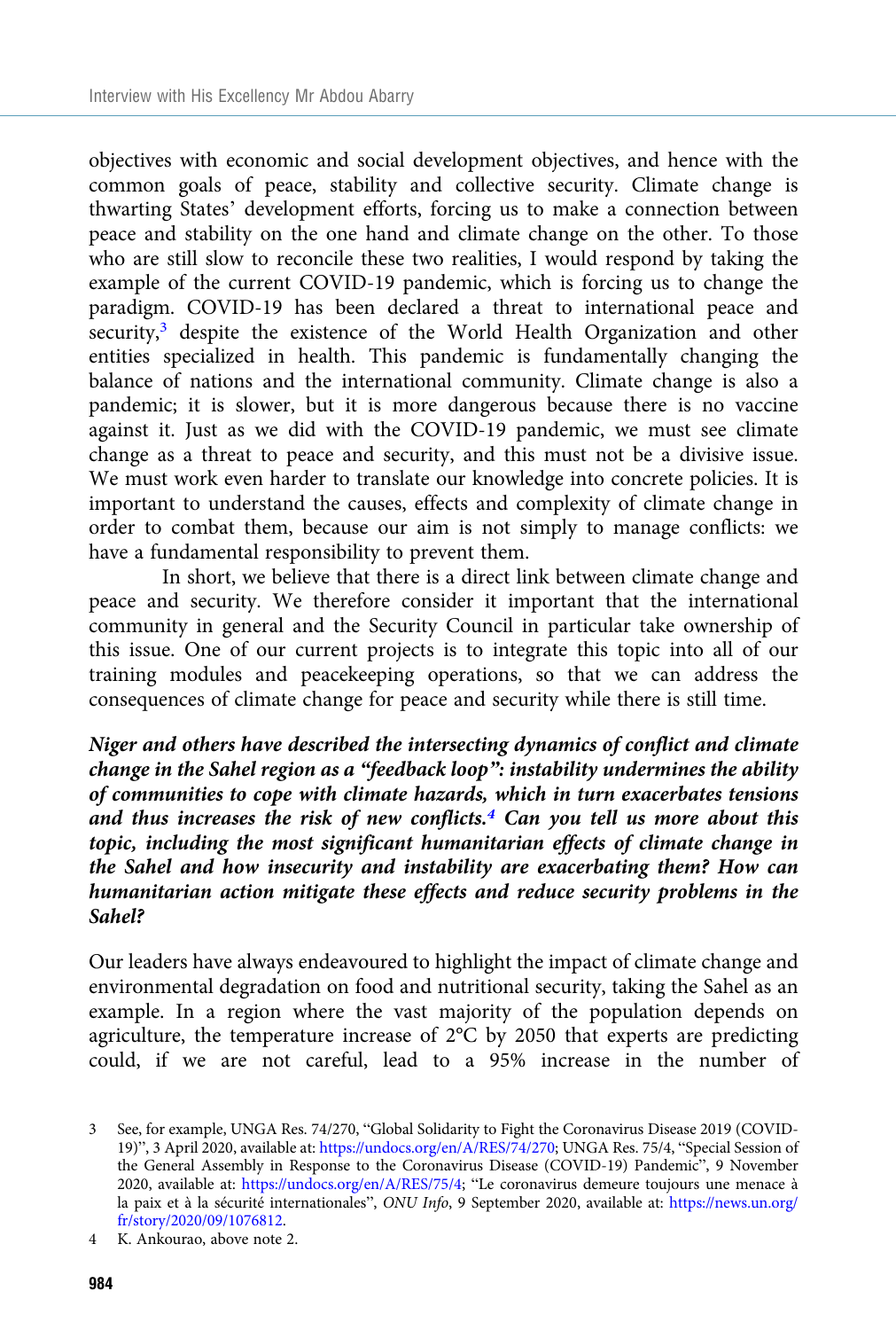malnourished people in West Africa, together with a 15–25% reduction in food production. Humanitarian assistance is therefore becoming essential, especially since Niger is hosting many refugees and has many internally displaced persons.

Moreover, we cannot continue to invest a considerable part of our budget in maintaining security while simultaneously dealing with the disastrous consequences of climate change. When poor populations like those in the Sahel are confronted with undernourishment and the impact of rising temperatures, we cannot continue to invest in security and at the same time hope to stem the phenomenon of rising temperatures, which impedes access to food resources and the intensification of food production. This phenomenon is aggravated by demographic factors. When more than half of the population are in need of food, and the resources available to meet their needs are insufficient, this can lead to tensions, crises and even conflict. At this point I would like to pay a heartfelt tribute to all the humanitarians who are risking their lives by working alongside us to alleviate suffering. The ICRC, for example, has always been a major humanitarian partner in the Sahel and Lake Chad regions, and we would like to thank them for their fruitful collaboration on helping people in need.

In addition to its humanitarian consequences, the conduct of hostilities has a devastating effect on the resilience of communities and their ability to adapt to climate change, through direct attacks on the natural environment, destruction of land, and greenhouse gas emissions resulting from damage to industrial infrastructure, for instance.<sup>5</sup> Niger has drawn the attention of the Security Council to the destruction of the natural environment in armed conflicts and the need for greater respect for international humanitarian law [IHL] in order to limit environmental degradation in the Sahel.<sup>6</sup> In your opinion, why are IHL rules on environmental protection important, and what kind of action should be taken in the region to raise awareness of and compliance with these rules?

I can use my recent experience as a representative of the African Union in the Democratic Republic of the Congo to illustrate the link between environmental degradation and conflict. When you look at Virunga Park, which was once one of the most important wildlife reserves in the world and is now decimated by the armed groups that have infested the region, you quickly understand the link between the activities of these armed groups and protection of the environment. The same situation obtains in the Sahel, particularly in the "three-border" region – that is, the borders between Burkina Faso, Mali and Niger. This is the location of the W National Park, one of the most important animal reserves in the region. In terms of biodiversity, this is the only park of its type in these three

<sup>5</sup> ICRC, When Rain Turns to Dust: Understanding and Responding to the Combined Impact of Armed Conflicts and the Climate and Environment Crisis on People's Lives, Geneva, 2020, available at: [https://](https://shop.icrc.org/when-rain-turns-to-dust-pdf-en) [shop.icrc.org/when-rain-turns-to-dust-pdf-en](https://shop.icrc.org/when-rain-turns-to-dust-pdf-en).

<sup>6</sup> Abdou Abarry, "Letter from the Permanent Representative of the Niger to the United Nations Addressed to the Secretary-General", UN Doc. S/2020/882, 1 September 2020, available at: [https://undocs.org/S/2020/](https://undocs.org/S/2020/882) [882](https://undocs.org/S/2020/882).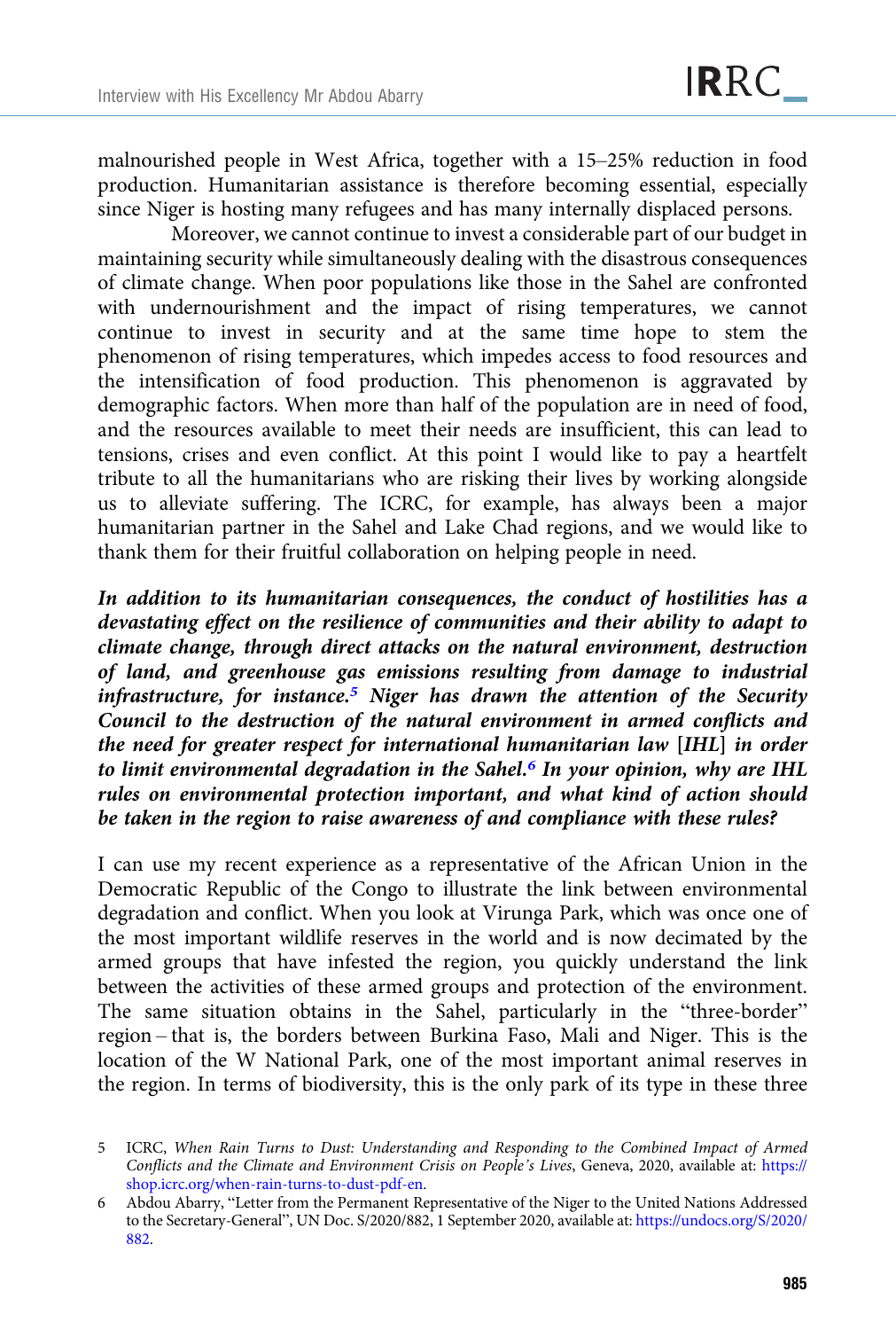countries. When armed groups commit abuses in such an area, this automatically leads to the destruction of animal species and the illegal exploitation of natural species in defiance of international environmental rules – hence the need for the UN system to promote IHL in all armed interventions. In particular, this area of IHL must be reflected in the mandates of peacekeeping operations. Measures to improve our understanding of the correlation between conflict and the impact of climate change are essential.

The natural environment is essential to the survival of the civilian population. Destroying or damaging critical infrastructure is a threat to the environment, and can have devastating effects on environmental health. Climaterelated problems are exacerbating the effects on communities that depend on these environments. We are becoming increasingly aware of our dependence on the environment for survival, which means that protecting the environment during armed conflict can no longer be an afterthought. For this reason, we have always advocated inclusion of IHL in the operations manuals of our armies. We encourage increased IHL training for public authorities, to give them a sound understanding of the effects of armed conflict on the environment and of the rules that can limit the impact of armed conflict on the environment – if they are applied.

Environmental protection needs to be addressed globally. The impact of environmental destruction and destruction of industrial infrastructure goes far beyond the region or area in which they occur. We must unite to face the effects of this destruction wherever necessary. Teaching IHL is a priority issue and one where the ICRC can count on Niger's sincere and wholehearted support.

Niger has described the "triple impact" $\overline{7}$  of climate change, conflict and the COVID-19 pandemic in the Sahel. How has this global health crisis contributed to both highlighting and exacerbating the climate and environmental crisis, the conflicts and the peacekeeping problems in this region? Are there lessons to be learned from the COVID-19 pandemic that could strengthen the response to unconventional crises such as the climate crisis?

As I indicated earlier, the current pandemic has shown that our multilateral system is no longer fit for purpose. The COVID-19 pandemic is not just a health issue – it has been a real challenge for the entire international system. We have drawn conclusions from what has happened, and must now recognize that what was adequate seventy-five years ago has been put to the test and found wanting. Now is the time for a paradigm shift. The pandemic has brought to light a new set of threats to international peace and security that were not previously apparent to anyone. Climate change is another form of COVID-19. It may be slower, but unlike the disease there is no vaccine against it. This means that if we wait any longer before we react, it will be too late. We are therefore using the platform

<sup>7</sup> K. Ankourao, above note 2.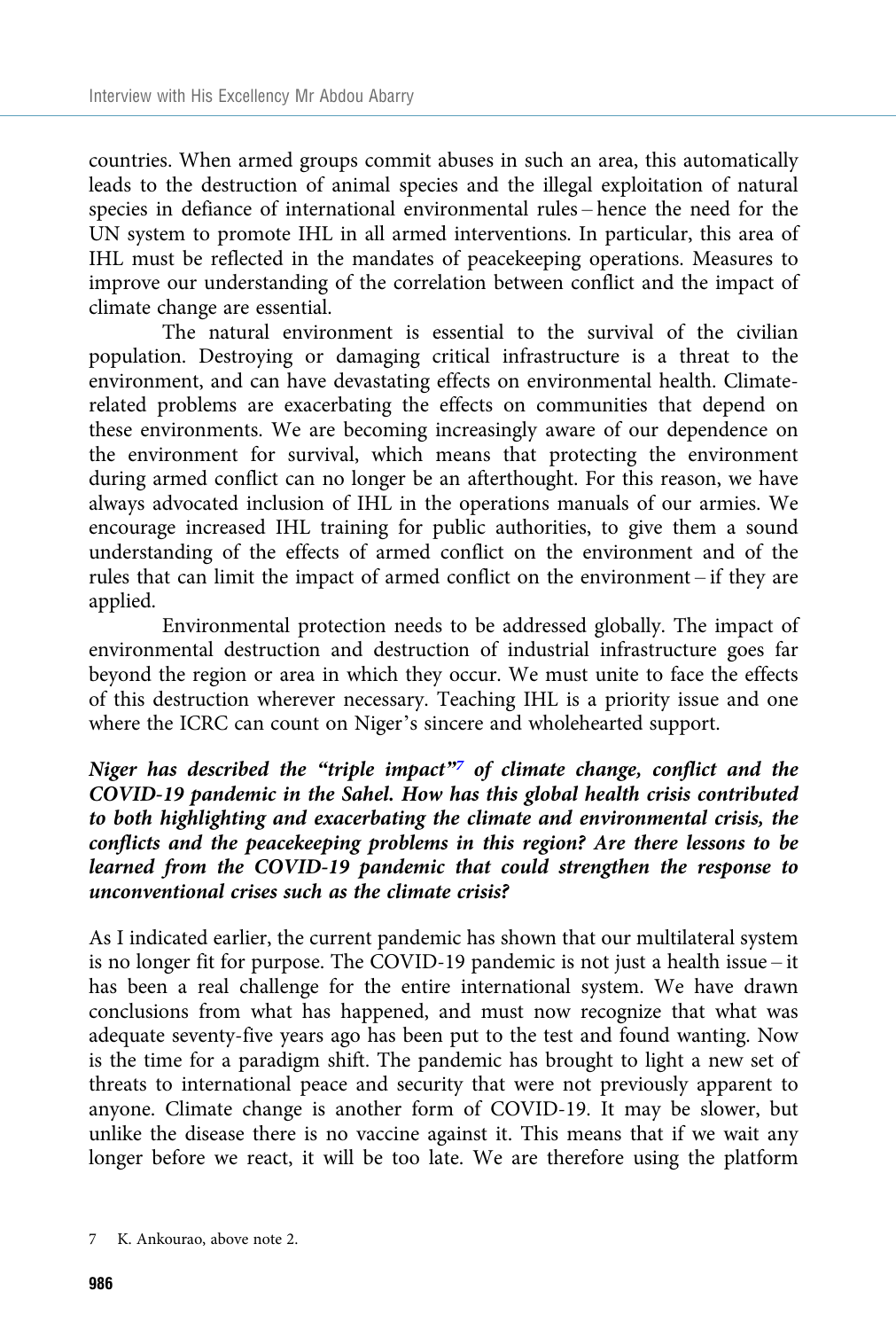that the Security Council offers us to highlight the situation in the Sahel, in light of the humanitarian and security risks caused by climate change.

We would like to transpose this approach and the new attitude that we advocate vis-à-vis the pandemic to the issue of climate change. The deterioration of the climate situation in the Sahel also affects the ecosystems and environment of neighbouring countries such as Benin, Côte d'Ivoire and Togo. We believe that we must be prepared for the impact of this climate change; that is why we are drawing the attention of the international community to the link between the issues of climate change, peace, security and development in the Sahel. We are also highlighting how this link could affect other nations that currently consider themselves safe but could be exposed to the same phenomenon if we do not take the precautions needed to contain it. Within the Security Council, we are using our voice – however small it may be – to draw the attention of the international community to the need for joint and concerted action to stem the effects of climate change, of the sort we have been forced to undertake in response to the COVID-19 pandemic.

The UN Secretary-General recently highlighted the funding gaps for climate action, in particular the unequal distribution of funds between mitigation and adaptation. He urged donors and development banks to invest more in climate change adaptation, with a view to helping communities build resilience to climate hazards, while continuing to support existing mitigation approaches such as reducing carbon emissions.<sup>8</sup> What do you think about this? What strategy for redistributing climate action funding would you recommend to help the Sahel cope more effectively with the combined effects of climate change and conflict?

At the risk of repeating myself, I would say that the effects of climate change have no borders. No development action can be envisaged and none of the Sustainable Development Goals can be achieved without building resilience and providing predictable funding to countries in difficulty, in order to help them restore natural capital responsibly. The failure of one member of the international community in this area will inevitably have an impact on the rest of that community. I believe that the Secretary-General of the UN, as usual, is taking a visionary approach in this direction and, as a leader, I would dare to suggest that this could work as it has with regard to the fight against the COVID-19 pandemic.

We all share responsibility for managing environmental issues collectively in order to achieve the Sustainable Development Goals. Without better adaptation and resilience-building strategies, and above all, without funding to responsibly manage and restore our natural capital, climate change in West Africa and the Sahel will continue to be a significant risk factor. I think that here too, COVID

<sup>8</sup> António Guterres, "Remarks to the Security Council High-level Open Debate on the Maintenance of International Peace and Security: Climate and Security", 23 September 2021, available at: [www.un.org/](https://www.un.org/sg/en/node/259487) [sg/en/node/259487.](https://www.un.org/sg/en/node/259487)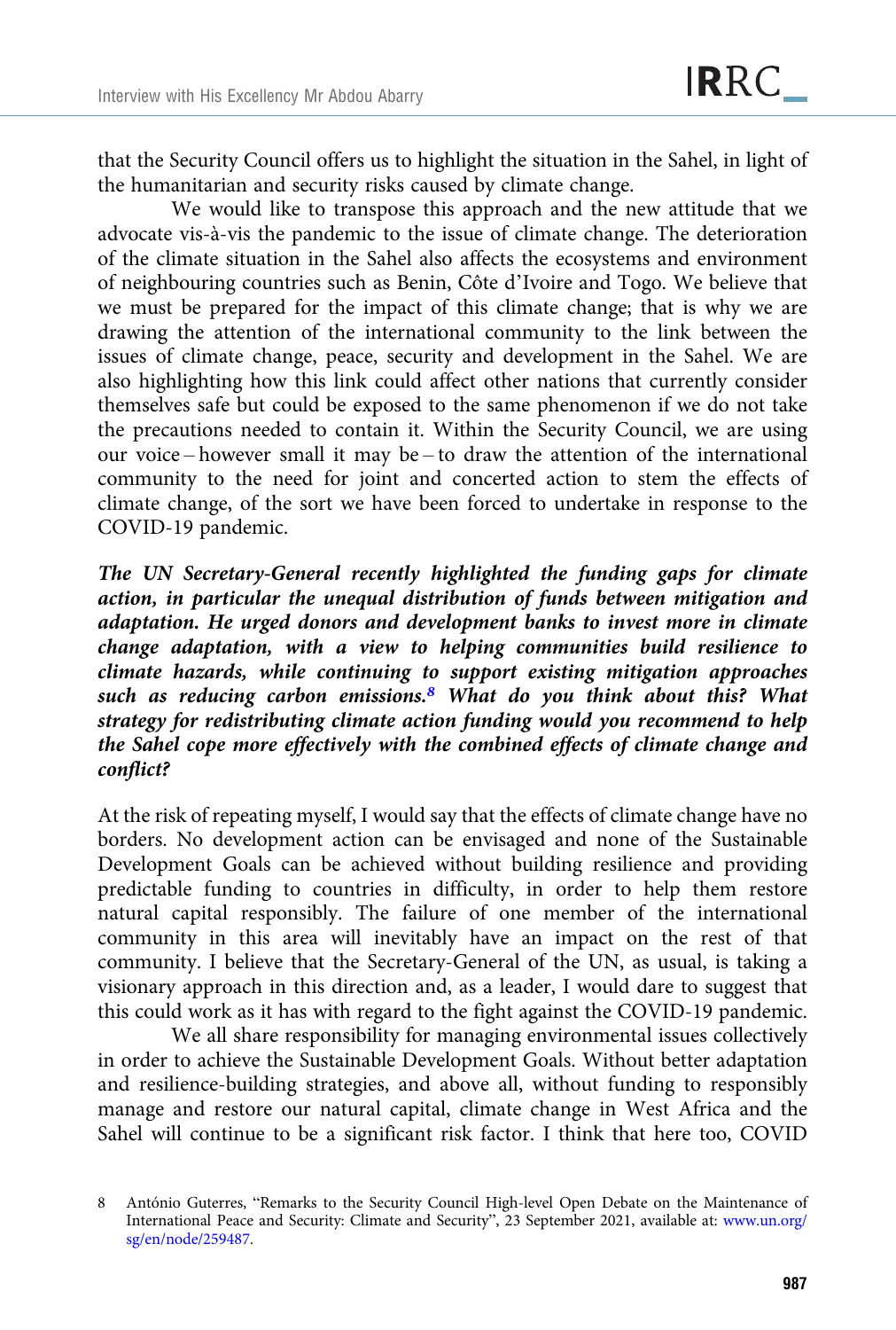has shown us the way forward. The COVAX initiative, which has enabled the international community to pool its efforts and ensure that discoveries made mainly in the global North can benefit the countries of the South, could be duplicated so that we can show more solidarity, coherence and partnership, and revitalize multilateralism. We could follow the example of action on COVID-19 as regards the fair distribution of funds and the benefits of research, in order to help those countries that are the weakest financially and are most exposed to climate change to face these challenges, in their own interests and in the interests of the international community.

At the Security Council's recent high-level open debate on climate and security, Niger cited as an example the work done by the Climate Commission for the Sahel Region  $[CCSR]$  to strengthen the resilience of local communities.<sup>9</sup> Could you tell us more about the achievements of this body and other regional initiatives launched by the African Union and the Sahel to address climate change? How do they tie in with the Security Council's discourse on climate and security, and how could UN agencies support and strengthen them in order to improve the effectiveness and coordination of collective action on climate change?

First of all, I would like to note and welcome the commitment of the former president of Niger, His Excellency Mr Mahamadou Issoufou, in his role as chairman of the CCSR. His chairmanship of the Commission is one of the strategic legacies he has bequeathed to us. Under his leadership and commitment, the issue of climate change has emerged in Niger as a categorical imperative. We have no choice but to fight this phenomenon with our limited means. Niger has always been very aware of the impact of climate change on the lives and existence of communities. This is why President Issoufou has been so committed to this issue – a commitment that has allowed us to achieve positive results, including the establishment of a working group made up of experts from the member countries of the Commission, the drafting and approval of the diagnostic report on climate change in the Sahel, and the establishment of the Commission's ministerial body.

To become operational, the CCSR has adopted the Sahel Region Climate Investment Plan [SR-CIP 2018–2030], with an overall budget of approximately \$440 billion. The objective of the plan is to contribute to global efforts to mitigate greenhouse gas emissions, enhance the adaptation capacity and resilience of the Sahelian population, and support the livelihoods of that population. The development and adoption of this investment plan was accompanied by a mobilization and advocacy strategy, a monitoring and evaluation plan and an institutional framework. A six-part priority programme has also been developed for the period 2020–25, to boost climate investment in the Sahel.

<sup>9</sup> Brigi Rafini, "Statement by the Prime Minister of Niger, Brigi Rafini", UN Doc. S/2021/198, 23 February 2021, Annex 8, available at: <https://undocs.org/en/S/2021/198>.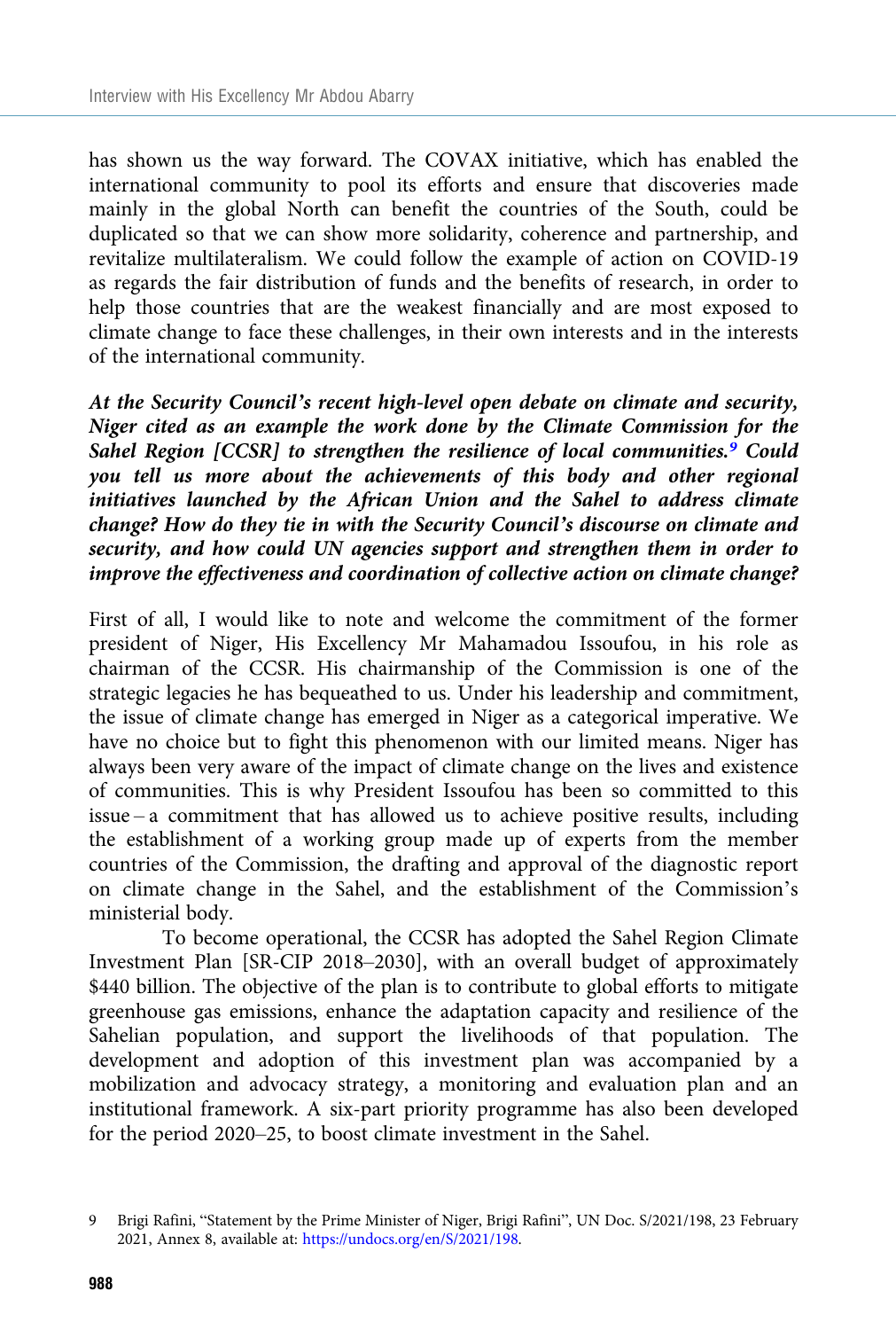Other achievements of the CCSR include holding the first conference of heads of State and government of the member States of the Commission, which took place on 25 February 2019. That conference was preceded by four meetings of the joint working group and three meetings of the environment ministers of the member countries. It was followed by a round table in Niamey for the financing of the SR-CIP and the Priority Programme for Catalysing Climate Investments in the Sahel [PPCI 2020–2025]. During the same conference, member countries agreed to set up a permanent secretariat that will be responsible for coordinating and monitoring implementation of the SR-CIP and the PPCI in the Sahel.

The CCSR also organized a meeting of Sahel leaders under the chairmanship of Issoufou Mohamadou in September 2019 in New York. The meeting was attended by eminent personalities and international organizations, including the Secretary-General of the UN.10

It should be stressed that these measures were in line with Niger's commitment to implementing a number of national programmes, one of the most emblematic being Operation Green Sahel. This operation consisted of regreening and reforestation programmes in Niger, aimed at stemming the encroachment of the desert into arable land. The work carried out in this context has had a positive impact, contributing to the regeneration of vegetation cover. We drew on our successful experiences at the national level to take action at the regional level, when Niger was president of the CCSR. We have also used national experience and good practice to draw the attention of the international community to the need to come together to address the devastating effects of climate change.

During the high-level debate in February 2021, Niger stressed the need to shift the focus regarding those regions most affected by the climate crisis and its effects on security – such as the Sahel – from their vulnerabilities to their regional potential in terms of "natural, demographic and cultural assets".<sup>11</sup> Could you explain this paradigm shift? How can we ensure that the Sahel countries become key players in the fight against the climate crisis and the risks it poses to security, for example through technological innovation and the creation of sustainable jobs in the energy and agriculture sectors?

As Niger's former prime minister Brigi Rafini so aptly pointed out at a Security Council meeting on the links between climate change and security on 21 February 2021, "too often the narratives and discourses about such areas are limited to challenges and vulnerabilities. They ignore the opportunities and potential of those regions in terms of natural, demographic and cultural assets."<sup>12</sup>

<sup>10</sup> "La Commission Climat Pour la Région du Sahel s'est dotée d'un plan d'investissement climat (PIC-RS 2018-2030) d'un coût global d'environ 440 milliards de dollars", Tam Tam Info, 7 November 2020, available at: <https://tinyurl.com/2s37wpnz>.

<sup>11</sup> Ibid.

<sup>12</sup> B. Rafini, above note 9.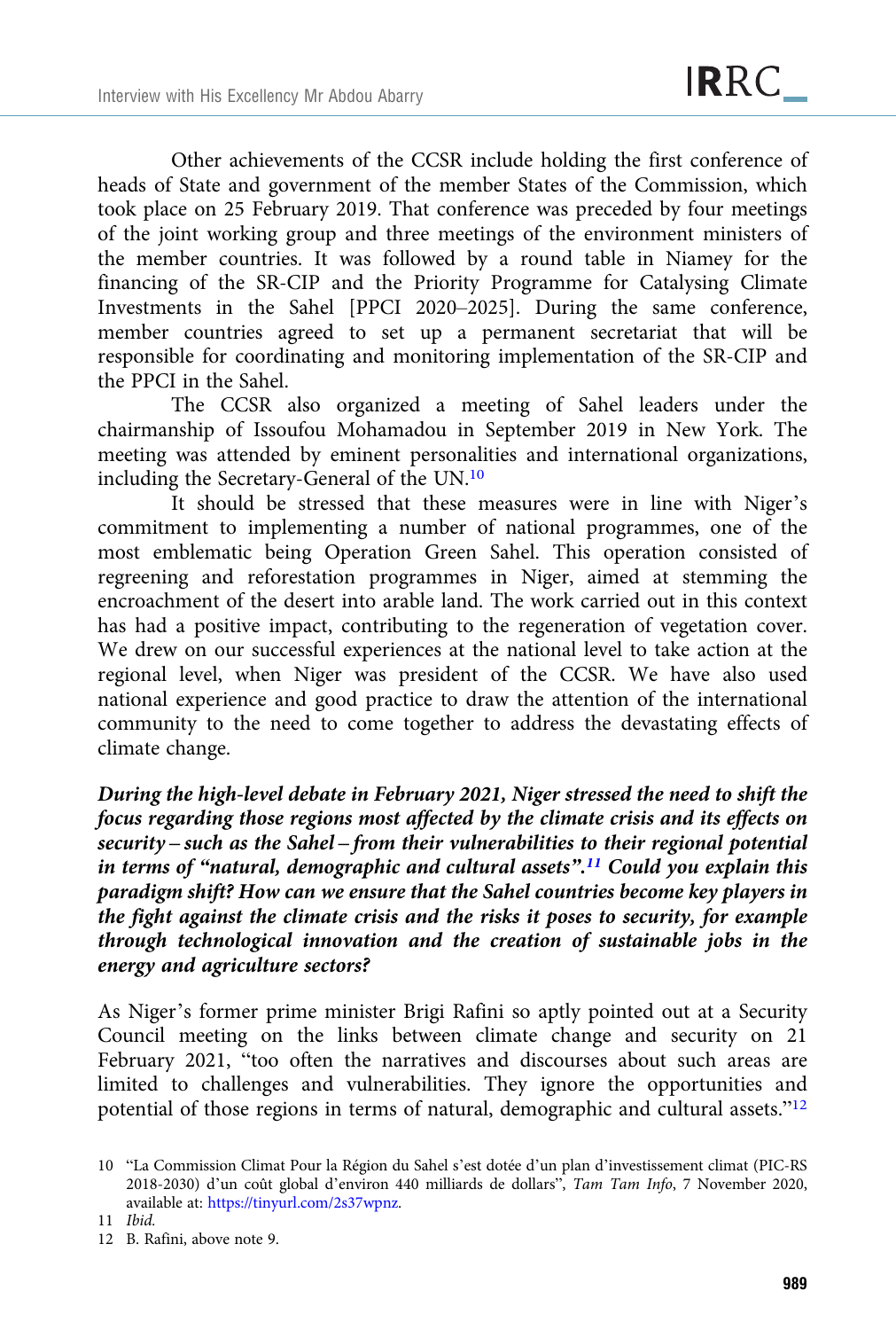We can take a totally different view of the situation in the Sahel. For example, the groundwater in this area constitutes the world's largest subterranean water reserves, but it is difficult to access this water because of a lack of technological resources. We can reverse this situation. In particular, we can use advanced technology to extract this groundwater, overcoming our challenges related to water scarcity, as several countries in the Middle East have done. These countries are just as dry, and also lack surface water, but they have succeeded in mastering the technology of extracting subterranean products. They are producers of food, and some of them process and even export it.

Like these countries, we have the capacity to capitalize on such opportunities through technological innovation and sustainable job creation, particularly in key sectors such as energy and agriculture. In Niger, we have the 3N Initiative [Nigeriens Nourishing Nigeriens] which is well known in the humanitarian and scientific communities. This initiative is to be encouraged, as it aims to achieve food self-sufficiency by combining innovation in the areas of agriculture, seed and fertilizers. It has shown that insufficient rainfall need not be a barrier, and that we can extract and control groundwater to boost production capacity in Niger. This programme has helped ensure that Niger is no longer classified as a country facing acute food difficulties. Poor rainfall leads to poor harvests, which deprive people of food and have a serious impact on economic growth.

We wish to send the following message to all African countries: what appears to be to our disadvantage could actually be an asset. We have the resources. It is up to us to deploy our own efforts and those of the international community to make good use of our water resources, so as to reverse the trend whereby we discuss the Sahel only in terms of challenges, lack of resources and difficulties. I think it is now time for the governments of the Sahel to use technology to make better use of our resources, so that agricultural production not only feeds our populations properly but can also be exported. We can achieve this ambition, as long as it is supported by a firm commitment and a consistent political vision. The essential leverage effect for this scaling-up requires the promotion of appropriate regional initiatives. We must move forward united, with our eyes open.

### What are the main obstacles that the G5 Sahel faces in its efforts to protect the civilian population? How can the resolutions that its member States adopted at the latest G5 Sahel summit help to remove these obstacles?

Cross-border terrorism and organized crime prompted the heads of State of the G5 Sahel [Burkina Faso, Chad, Mauritania, Mali and Niger] to create the G5 Sahel Joint Force in 2017. Examples include Boko Haram, whose actions have spread beyond Nigeria to all the countries of the Lake Chad Basin. The Joint Force is composed of approximately 5,000 men and is drawn from the armed forces of each of the five countries.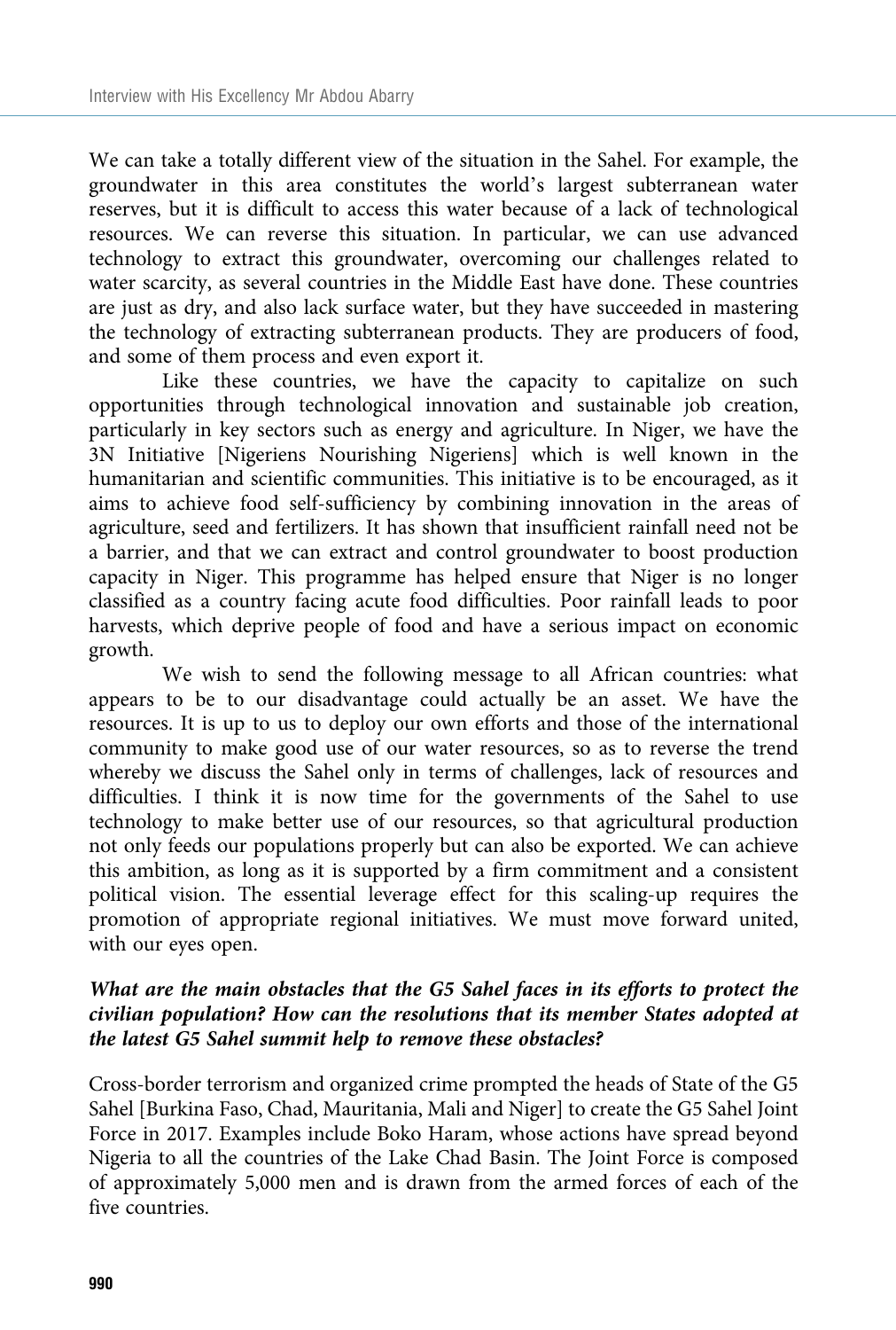The countries of the Sahel are following the example of those of the Lake Chad Basin, which have set up the Multinational Joint Task Force to deal with Boko Haram. In a similar fashion, we have pooled our efforts on the basis of an expression of genuine political will. Realizing that no one country can confront terrorism on its own, we have agreed to develop a common approach to stem this scourge. The establishment of the G5 Sahel and the Joint Force is first and foremost the expression of a political will that is to be welcomed. A review of the Joint Force's operations so far has shown it to be effective. Its kinetic ground missions have neutralized and captured suspected terrorists, freed hostages and aided people who are crossing borders to protect themselves against retaliation by armed groups and gangs.

However, quite apart from the complexities inherent in the asymmetry of these operations, obstacles are still preventing this force from becoming fully operational – including logistical and, especially, financial obstacles. While the situation is not yet fully under control, the action taken so far by the Joint Force, with the support of international forces such as the Barkhane Force and cooperation with the United States and European countries, is allowing us to gradually overcome the terrorist threat in the Sahel.

One cannot talk about the fight against terrorism in the Sahel without mentioning the dramatic situation that has prevailed in Libya for nearly ten years. The fragility of our States has been exacerbated by the security consequences of the situation in that country. This, combined with the intensification of climate change, has had an impact on the ability of our States to take sole responsibility for operations. The situation is further complicated by the lack of real commitment by the international community to the countries of the Sahel as regards the fight against terrorism, in contrast with what we have seen in other parts of the world such as the Middle East. It is taking a long time to distribute the promised funds that were supposed to be allocated to the G5 Sahel countries. Certainly, many countries are supporting military operations by providing equipment and intelligence, but what we really need is a support office capable of providing predictable and sustainable resources and support, in particular through voluntary contributions that could feed a fund dedicated to supporting both offensive activities and the development activities that will be integrated into the priority investment programme of the G5 Sahel. It was for this reason that the N'Djamena Summit requested the setting-up of a UN office dedicated to the G5 Sahel Joint Force. We believe that assessed contributions as a source of funding, within the framework of participation in such an office, would accelerate the ramp-up and empowerment of the Joint Force. Discussions on the creation of this office are currently under way in the Security Council. Implementing this measure would ensure the availability of predictable resources and thus provide certainty as to the financing of the military and development activities of the G5 Sahel.

### Niger currently co-chairs the Informal Expert Group on Climate and Security of Members of the Security Council. Founded in 2020, this group is tasked with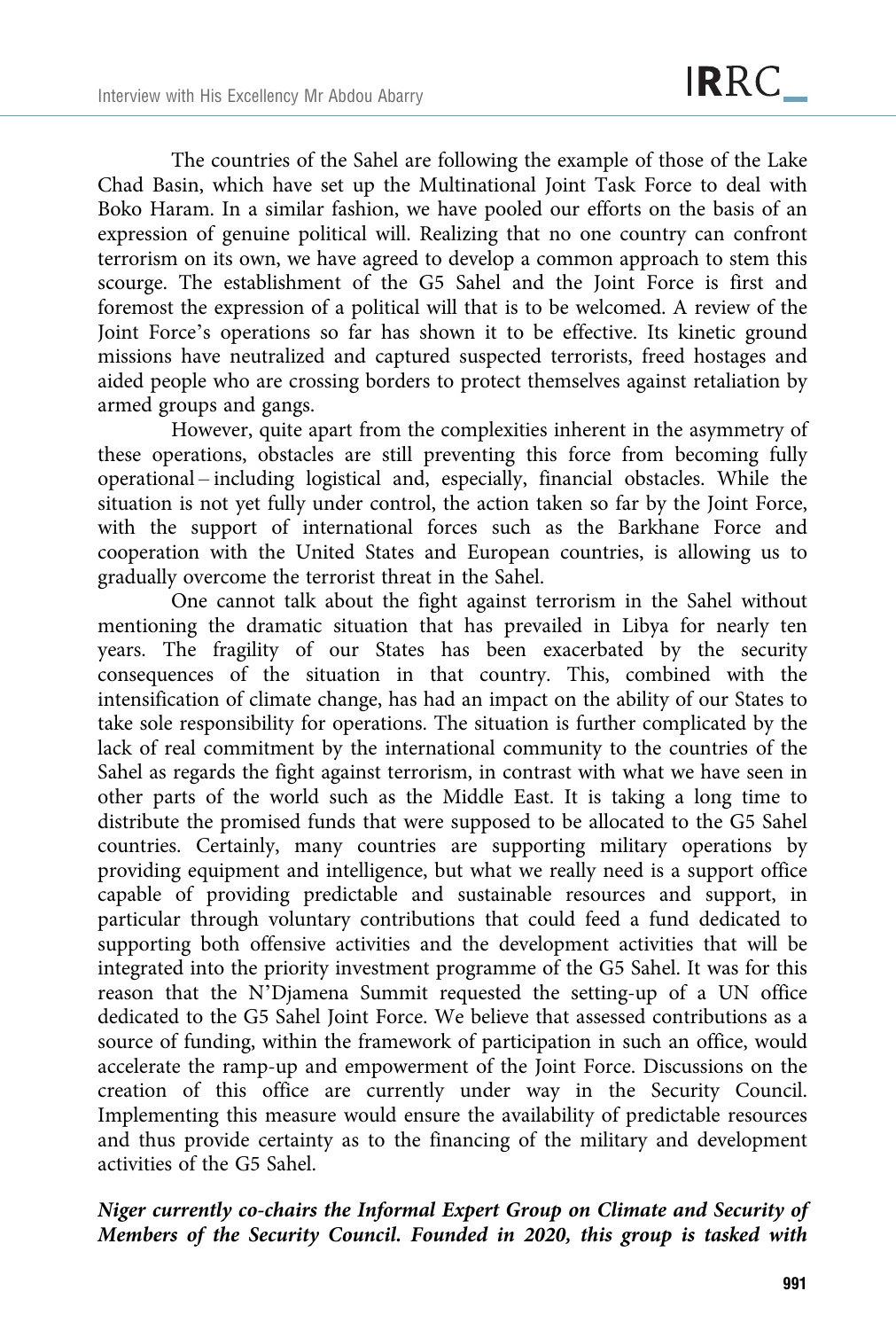examining the operational challenges that UN missions face as a result of the security crisis, and proposing solutions. As this is a very recent initiative, could you tell us what this new body has been doing during its first year of existence? What are the current challenges? To what extent will this group improve the situation of people in the Sahel?

As noted above, one of Niger's objectives within the Security Council is to highlight the link between climate change and peace and security issues. It is in line with this objective that we have been co-chairing the Informal Expert Group on Climate and Security of Members of the Security Council since 2020. Through this role, we hope to enhance understanding of security risks related to climate change and thereby boost the effectiveness of the Security Council in fulfilling its mandate to maintain international peace and security.

Our first meeting, in 2020, addressed the situation in Somalia, when Germany was co-chairing. We have already held two meetings this year on the Sahel and South Sudan – which face environmental and security challenges almost identical to those in Somalia – and are currently drawing up the programme of work for the rest of 2021. Our goal is to increase the visibility of environmental issues and promote better consideration of them in the context of activities aimed at maintaining peace and security. We wish to ensure that those members of the Security Council who are still hesitant become fully aware of the existence of a link between these two types of issue. We are pleased that when he so kindly met with us, President Joe Biden decided that the United States would join the Group. This represents a significant step forward as regards the United States' engagement on the climate question. We hope that the United States' approach will stimulate the interest of other actors, so that the issue of the link between climate change on the one hand and peace and security on the other ceases to be a peripheral matter, and all States see it as an issue for the Security Council. The aim is to ensure that activities related to maintaining international peace and security take account of climate change issues.

## Has your experience as an elected member of the Security Council influenced the importance or interest that Niger attaches to IHL and humanitarian issues? Without asking you to indulge in crystal-ball-gazing, do you think that one can expect knowledge of IHL to have increased in Niger by the end of your mandate?

Serving on the Security Council for two years as an elected member has strengthened Niger's interest in IHL and humanitarian issues. Niger has also played a leadership role in promoting better consideration of current humanitarian issues. As previously noted, in 2020, Niger co-chaired the Informal Expert Group on Climate and Security of Members of the Security Council with Germany, which at that time was also an elected member of the Security Council. At the end of Germany's term of office, Niger continued to co-chair the Group with Ireland.

But Niger's interest in IHL and humanitarian issues is not new, and it will remain as strong as ever when our time on the Security Council comes to an end.